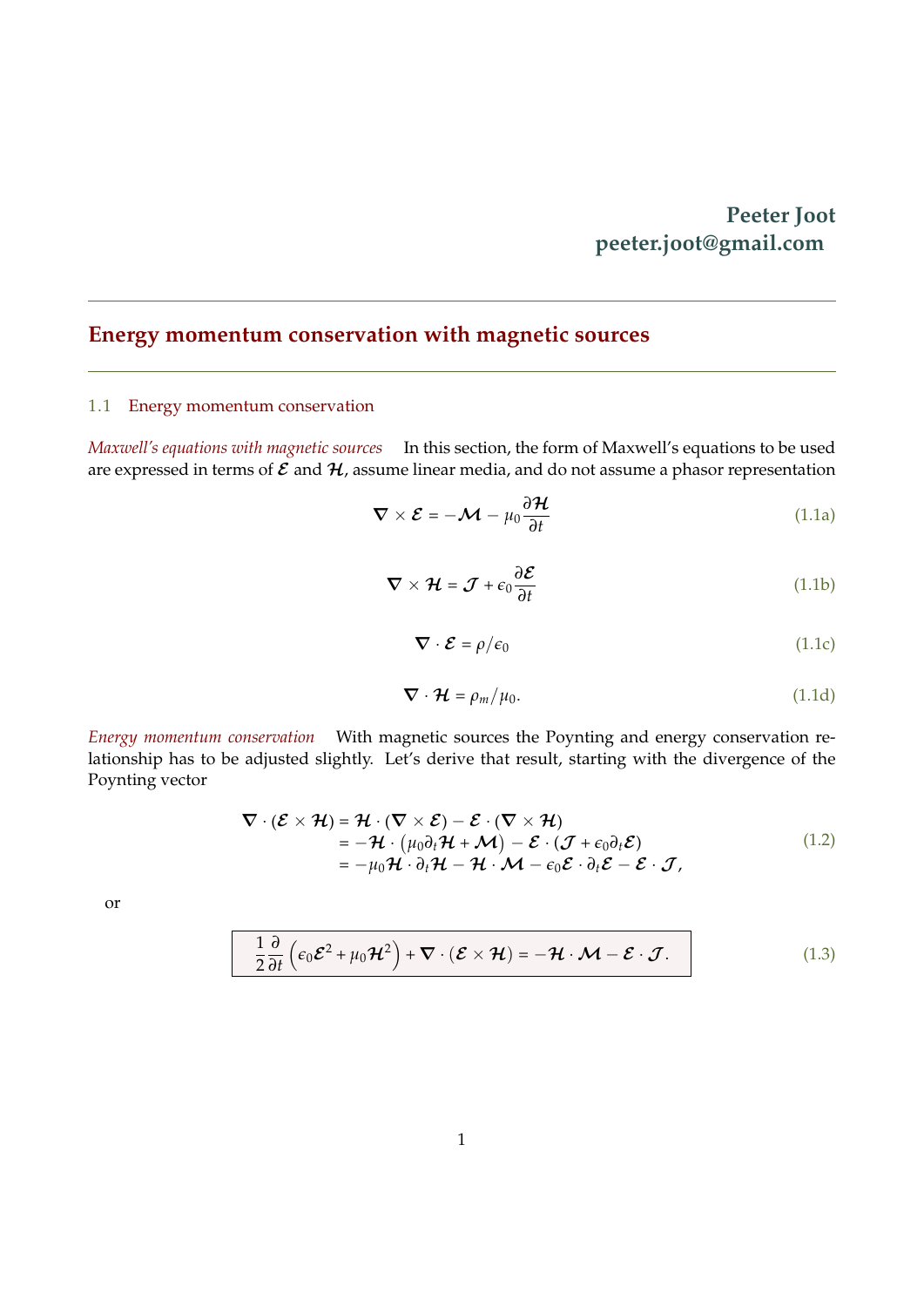*Momentum conservation* The usual relationship is only modified by one additional term. Recall from electrodynamics [\[2\]](#page-5-0) that eq. [\(1.3\)](#page-0-0) (when the magnetic current density  $\mathcal M$  is omitted) is just one of four components of the energy momentum conservation equation

<span id="page-1-0"></span>
$$
\partial_{\mu}T^{\mu\nu} = -\frac{1}{c}F^{\nu\lambda}j_{\lambda}.\tag{1.4}
$$

Note that eq. [\(1.4\)](#page-1-0) was likely not in SI units. The next task is to generalize this classical relationship to incorporate the magnetic sources used in antenna theory. With an eye towards the relativistic nature of the energy momentum tensor, it is natural to assume that the remainder of the energy momentum tensor conservation relation can be found by taking the time derivatives of the Poynting vector.

$$
\frac{\partial}{\partial t}(\mathcal{E}\times\mathcal{H}) = \frac{\partial \mathcal{E}}{\partial t}\times\mathcal{H} + \mathcal{E}\times\frac{\partial\mathcal{H}}{\partial t} \n= \frac{1}{\epsilon_0}(\nabla\times\mathcal{H} - \mathcal{J})\times\mathcal{H} + \frac{1}{\mu_0}\mathcal{E}\times(-\nabla\times\mathcal{E} - \mathcal{M}),
$$
\n(1.5)

or

$$
\frac{1}{c^2} \frac{\partial}{\partial t} (\mathcal{E} \times \mathcal{H}) + \mu_0 \mathcal{J} \times \mathcal{H} + \epsilon_0 \mathcal{E} \times \mathcal{M}
$$
  
=  $-\mu_0 \mathcal{H} \times (\nabla \times \mathcal{H})$   
 $- \epsilon_0 \mathcal{E} \times (\nabla \times \mathcal{E}).$  (1.6)

The  $\mu_0 \mathcal{J} \times \mathcal{H} = \mathcal{J} \times \mathbf{B}$  is a portion of the Lorentz force equation in its density form. To put eq. [\(1.6\)](#page-1-0) into the desired form, the remainder of the Lorentz force force equation  $\rho \mathcal{E} = \epsilon_0 \mathcal{E} \nabla \cdot \mathcal{E}$  must be added to both sides. To extend the magnetic current term to its full dual (magnetic) Lorentz force structure, the quantity to add to both sides is  $\rho_m \mathcal{H} = \mu_0 \mathcal{H} \nabla \cdot \mathcal{H}$ . Performing these manipulations gives

$$
\frac{1}{c^2} \frac{\partial}{\partial t} (\mathcal{E} \times \mathcal{H}) + \rho \mathbf{E} + \mu_0 \mathcal{J} \times \mathcal{H} + \rho_m \mathcal{H} + \epsilon_0 \mathcal{E} \times \mathcal{M} \n= \mu_0 (\mathcal{H} \nabla \cdot \mathcal{H} - \mathcal{H} \times (\nabla \times \mathcal{H})) + \epsilon_0 (\mathcal{E} \nabla \cdot \mathcal{E} - \mathcal{E} \times (\nabla \times \mathcal{E})).
$$
\n(1.7)

It seems slightly surprising the sign of the magnetic equivalent of the Lorentz force terms have an alternation of sign. This is, however, consistent with the duality transformations outlined in ([\[1\]](#page-5-1) table 3.2)

$$
\rho \to \rho_m \tag{1.8a}
$$

$$
\mathcal{J} \to \mathcal{M} \tag{1.8b}
$$

$$
\mu_0 \to \epsilon_0 \tag{1.8c}
$$

$$
\mathcal{E} \to \mathcal{H} \tag{1.8d}
$$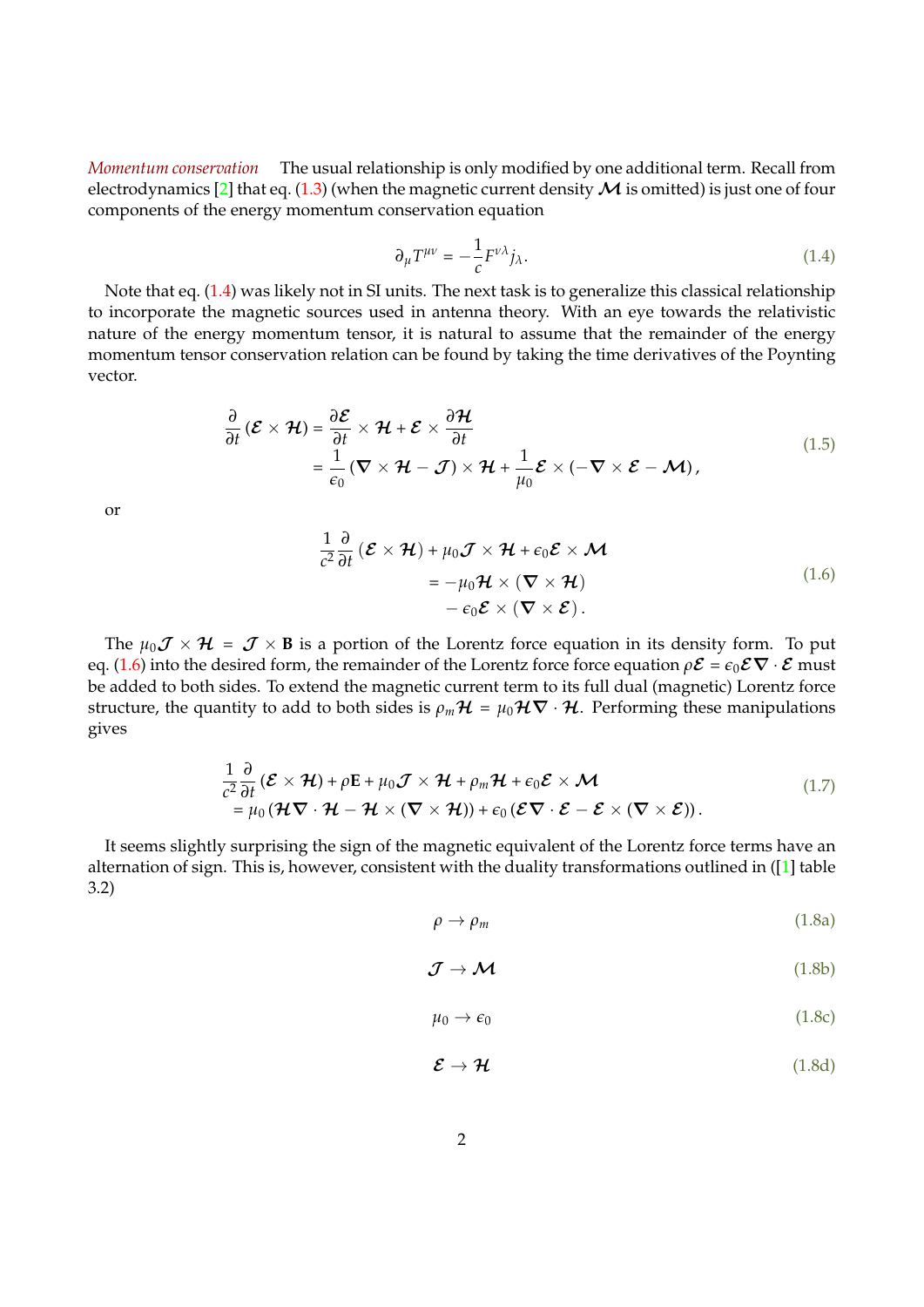$$
\mathcal{H} \to -\mathcal{E},\tag{1.8e}
$$

for

$$
\rho \mathbf{E} + \mu_0 \mathcal{J} \times \mathcal{H} \to \rho_m \mathbf{H} + \epsilon_0 \mathcal{M} \times (-\mathcal{E}) = \rho_m \mathbf{H} + \epsilon_0 \mathcal{E} \times \mathcal{M}.
$$
 (1.9)

Comfortable that the LHS has the desired structure, the RHS can expressed as a divergence. Just expanding one of the differences of vector products on the RHS does not obviously show that this is possible, for example

$$
\begin{aligned}\n\mathbf{e}_a \cdot (\mathcal{E} \nabla \cdot \mathcal{E} - \mathcal{E} \times (\nabla \times \mathcal{E})) &= E_a \partial_b E_b - \epsilon_{abc} E_b \epsilon_{crs} \partial_r E_s \\
&= E_a \partial_b E_b - \delta_{ab}^{[rs]} E_b \partial_r E_s \\
&= E_a \partial_b E_b - E_b (\partial_a E_b - \partial_b E_a) \\
&= E_a \partial_b E_b - E_b \partial_a E_b + E_b \partial_b E_a.\n\end{aligned} \tag{1.10}
$$

This happens to equal

$$
\nabla \cdot \left( \left( E_a E_b - \frac{1}{2} \delta_{ab} \mathcal{E}^2 \right) \mathbf{e}_b \right) = \partial_b \left( E_a E_b - \frac{1}{2} \delta_{ab} \mathcal{E}^2 \right)
$$
  
=  $E_b \partial_b E_a + E_a \partial_b E_b - \frac{1}{2} \delta_{ab} 2 E_c \partial_b E_c$   
=  $E_b \partial_b E_a + E_a \partial_b E_b - E_b \partial_a E_b.$  (1.11)

This allows a final formulation of the remaining energy momentum conservation equation in its divergence form. Let

$$
T^{ab} = \epsilon_0 \left( E_a E_b - \frac{1}{2} \delta_{ab} \mathcal{E}^2 \right) + \mu_0 \left( H_a H_b - \frac{1}{2} \delta_{ab} \mathcal{H}^2 \right), \qquad (1.12)
$$

so that the remaining energy momentum conservation equation, extended to both electric and magnetic sources, is

$$
\frac{1}{c^2}\frac{\partial}{\partial t}\left(\mathcal{E}\times\mathcal{H}\right)+\left(\rho\mathbf{E}+\mu_0\mathcal{J}\times\mathcal{H}\right)+\left(\rho_m\mathcal{H}+\epsilon_0\mathcal{E}\times\mathcal{M}\right)=\mathbf{e}_a\boldsymbol{\nabla}\cdot\left(T^{ab}\mathbf{e}_b\right).
$$
 (1.13)

On the LHS we have the rate of change of momentum density, the electric Lorentz force density terms, the dual (magnetic) Lorentz force density terms, and on the RHS the the momentum flux terms.

*In the frequency domain* In the frequency domain with  $\mathcal{E} = \mathrm{Re}\,\mathrm{E}e^{j\omega t}$ ,  $\mathcal{H} = \mathrm{Re}\,\mathrm{H}e^{j\omega t}$ . Using the electric field dot product as an example, note that we can write

$$
\mathcal{E} = \frac{1}{2} \left( \mathbf{E} e^{j\omega t} + \mathbf{E}^* e^{-j\omega t} \right), \tag{1.14}
$$

so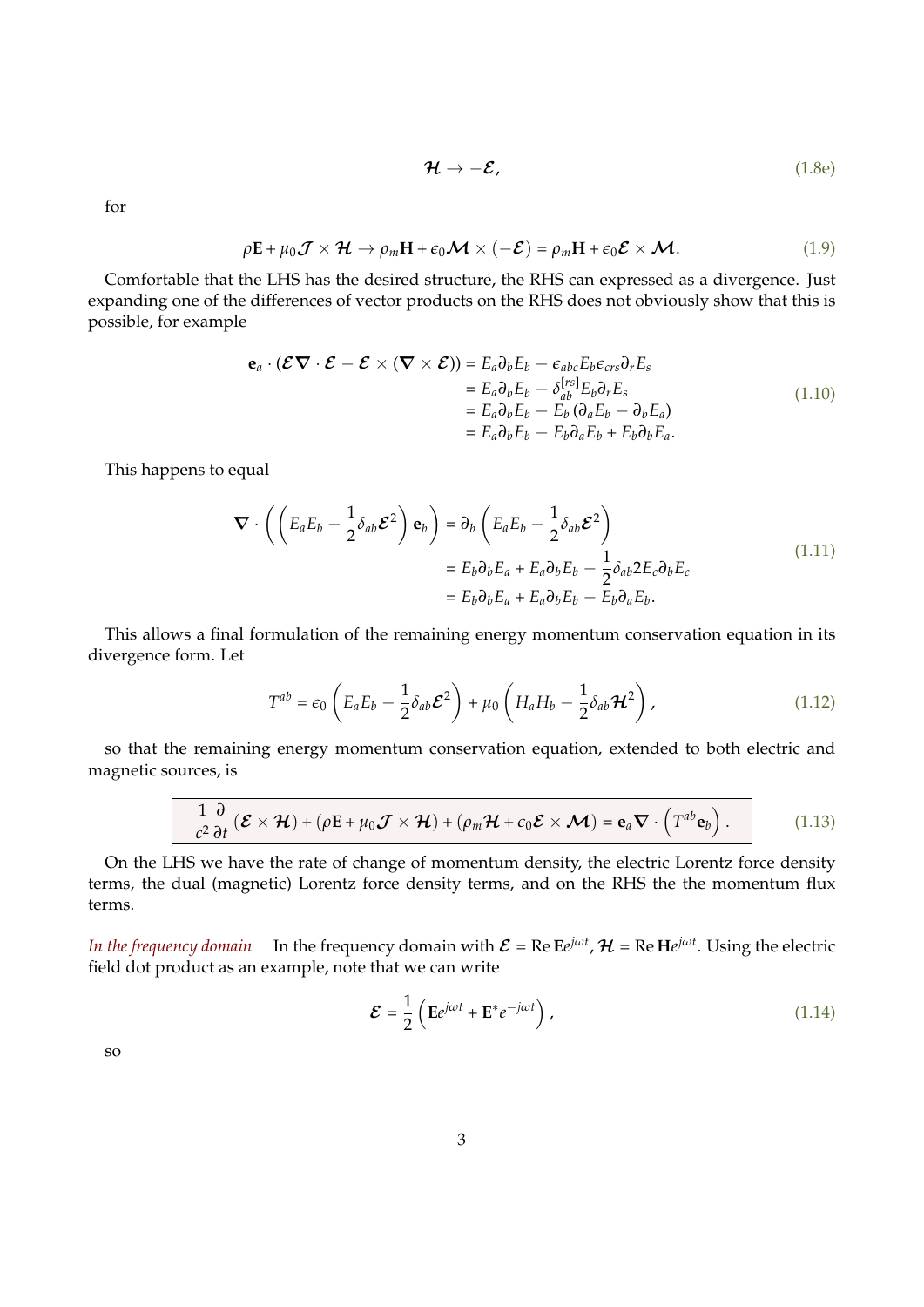$$
\mathcal{E}^{2} = \frac{1}{2} \left( \mathbf{E} e^{j\omega t} + \mathbf{E}^{*} e^{-j\omega t} \right) \cdot \frac{1}{2} \left( \mathbf{E} e^{j\omega t} + \mathbf{E}^{*} e^{-j\omega t} \right)
$$
  
=\frac{1}{4} \left( \mathbf{E}^{2} e^{2j\omega t} + \mathbf{E} \cdot \mathbf{E}^{\*} + \mathbf{E}^{\*} \cdot \mathbf{E} + (\mathbf{E}^{\*})^{2} e^{-2j\omega t} \right)   
=\frac{1}{2} \text{Re} \left( \mathbf{E} \cdot \mathbf{E}^{\*} + \mathbf{E}^{2} e^{2j\omega t} \right). \tag{1.15}

Similarly, for the cross product

$$
\mathcal{E} \times \mathcal{H} = \frac{1}{4} \left( \mathbf{E} \times \mathbf{H} e^{2j\omega t} + \mathbf{E} \times \mathbf{H}^* + \mathbf{E}^* \times \mathbf{H} + (\mathbf{E}^* \times \mathbf{H}^*) e^{-2j\omega t} \right)
$$
  
=  $\frac{1}{2} \text{Re} \left( \mathbf{E} \times \mathbf{H}^* + \mathbf{E} \times \mathbf{H} e^{2j\omega t} \right).$  (1.16)

Given phasor representations of the sources  $\mathcal{M} = M e^{j\omega t}$ ,  $\mathcal{J} = J e^{j\omega t}$ , eq. [\(1.3\)](#page-0-0) can be recast into (a messy) phasor form

$$
\frac{1}{2} \text{Re} \frac{1}{2} \frac{\partial}{\partial t} \left( \epsilon_0 \mathbf{E} \cdot \mathbf{E}^* + \mu_0 \mathbf{H} \cdot \mathbf{H}^* + \epsilon_0 \mathbf{E}^2 e^{2j\omega t} + \mu_0 \mathbf{H}^2 e^{2j\omega t} \right) \n+ \frac{1}{2} \text{Re} \nabla \cdot \left( \mathbf{E} \times \mathbf{H}^* + \mathbf{E} \times \mathbf{H} e^{2j\omega t} \right) \n= \frac{1}{2} \text{Re} \left( -\mathbf{H} \cdot \mathbf{M}^* - \mathbf{E} \cdot \mathbf{J}^* - \mathbf{H} \cdot \mathbf{M} e^{2j\omega t} - \mathbf{E} \cdot \mathbf{J} e^{2j\omega t} \right).
$$
\n(1.17)

In particular, when averaged over one period, the oscillatory terms vanish. The time averaged equivalent of the Poynting theorem is thus

$$
0 = \left[ \text{Re} \left( \frac{1}{2} \frac{\partial}{\partial t} \left( \epsilon_0 \mathbf{E} \cdot \mathbf{E}^* + \mu_0 \mathbf{H} \cdot \mathbf{H}^* \right) + \nabla \cdot (\mathbf{E} \times \mathbf{H}^*) + \mathbf{H} \cdot \mathbf{M}^* + \mathbf{E} \cdot \mathbf{J}^* \right) \right]_{\text{av}} . \tag{1.18}
$$

*Comparison to the reciprocity theorem result* The reciprocity theorem had a striking similarity to the Poynting theorem above, which isn't suprising since both were derived by calculating the divergence of a Poynting like quantity. Here's a repetition of the reciprocity divergence calculation without the single frequency (phasor) assumption

$$
\nabla \cdot \left( \mathcal{E}^{(a)} \times \mathcal{H}^{(b)} - \mathcal{E}^{(b)} \times \mathcal{H}^{(a)} \right)
$$
\n
$$
= \mathcal{H}^{(b)} \cdot \left( \nabla \times \mathcal{E}^{(a)} \right) - \mathcal{E}^{(a)} \cdot \left( \nabla \times \mathcal{H}^{(b)} \right)
$$
\n
$$
- \mathcal{H}^{(a)} \cdot \left( \nabla \times \mathcal{E}^{(b)} \right) + \mathcal{E}^{(b)} \cdot \left( \nabla \times \mathcal{H}^{(a)} \right)
$$
\n
$$
= - \mathcal{H}^{(b)} \cdot \left( \mu_0 \partial_t \mathcal{H}^{(a)} + \mathcal{M}^{(a)} \right) - \mathcal{E}^{(a)} \cdot \left( \mathcal{J}^{(b)} + \epsilon_0 \partial_t \mathcal{E}^{(b)} \right)
$$
\n
$$
+ \mathcal{H}^{(a)} \cdot \left( \mu_0 \partial_t \mathcal{H}^{(b)} + \mathcal{M}^{(b)} \right) + \mathcal{E}^{(b)} \cdot \left( \mathcal{J}^{(a)} + \epsilon_0 \partial_t \mathcal{E}^{(a)} \right)
$$
\n
$$
= \epsilon_0 \left( \mathcal{E}^{(b)} \cdot \partial_t \mathcal{E}^{(a)} - \mathcal{E}^{(a)} \cdot \partial_t \mathcal{E}^{(b)} \right) + \mu_0 \left( \mathcal{H}^{(a)} \cdot \partial_t \mathcal{H}^{(b)} - \mathcal{H}^{(b)} \cdot \partial_t \mathcal{H}^{(a)} \right)
$$
\n
$$
+ \mathcal{H}^{(a)} \cdot \mathcal{M}^{(b)} - \mathcal{H}^{(b)} \cdot \mathcal{M}^{(a)} + \mathcal{E}^{(b)} \cdot \mathcal{J}^{(a)} - \mathcal{E}^{(a)} \cdot \mathcal{J}^{(b)}
$$
\n
$$
(1.19)
$$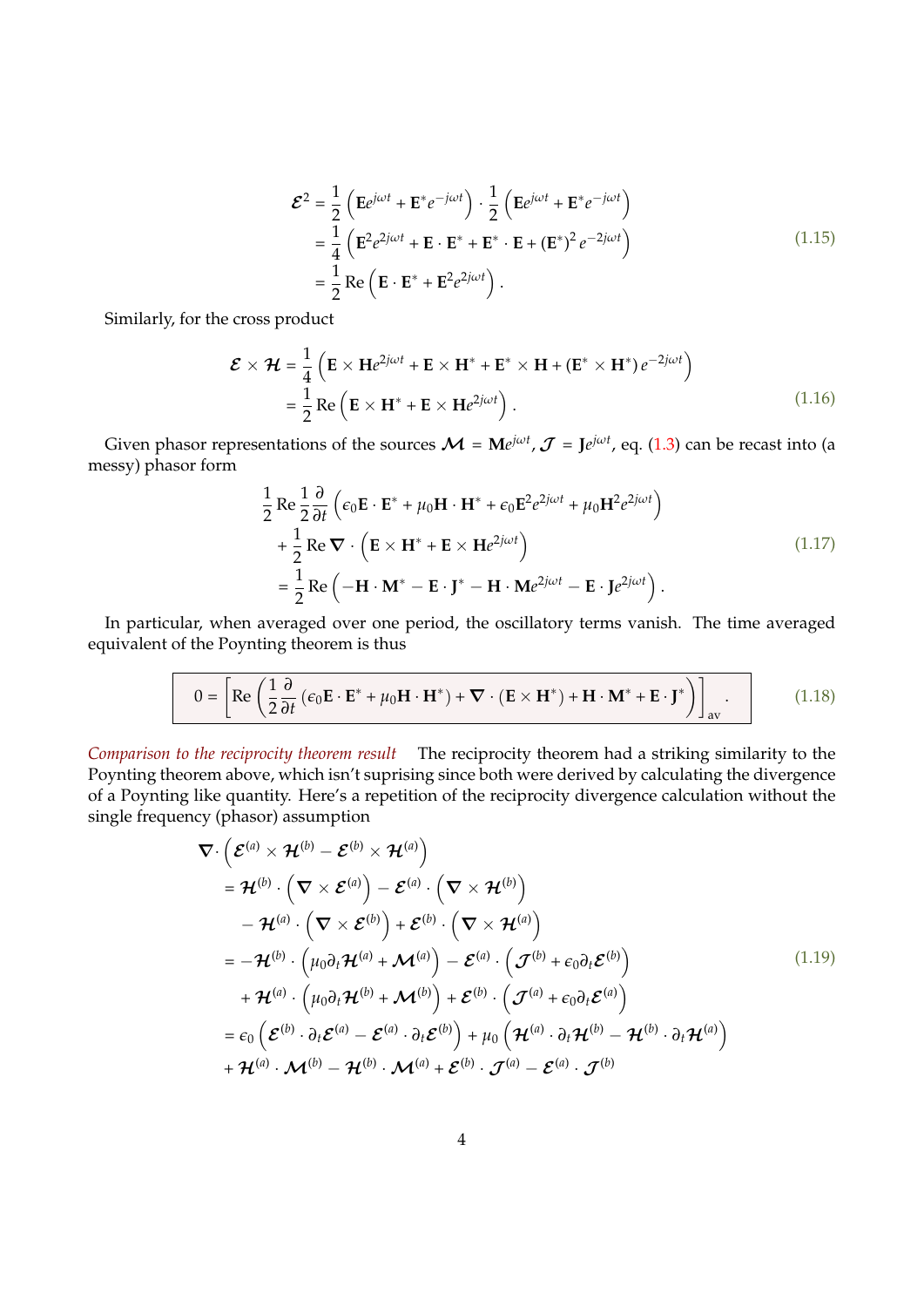What do these time derivative terms look like in the frequency domain?

$$
\mathcal{E}^{(b)} \cdot \partial_t \mathcal{E}^{(a)} = \frac{1}{4} \left( \mathbf{E}^{(b)} e^{j\omega t} + \mathbf{E}^{(b)^*} e^{-j\omega t} \right) \cdot \partial_t \left( \mathbf{E}^{(a)} e^{j\omega t} + \mathbf{E}^{(a)^*} e^{-j\omega t} \right)
$$
\n
$$
= \frac{j\omega}{4} \left( \mathbf{E}^{(b)} e^{j\omega t} + \mathbf{E}^{(b)^*} e^{-j\omega t} \right) \cdot \left( \mathbf{E}^{(a)} e^{j\omega t} - \mathbf{E}^{(a)^*} e^{-j\omega t} \right)
$$
\n
$$
= \frac{\omega}{4} \left( j \mathbf{E}^{(a)} \cdot \mathbf{E}^{(b)^*} - j \mathbf{E}^{(b)} \cdot \mathbf{E}^{(a)^*} + j \mathbf{E}^{(a)} \cdot \mathbf{E}^{(b)} e^{2j\omega t} - j \mathbf{E}^{(a)^*} \cdot \mathbf{E}^{(b)^*} e^{-2j\omega t} \right)
$$
\n
$$
= \frac{1}{2} \operatorname{Re} \left( j\omega \mathbf{E}^{(a)} \cdot \mathbf{E}^{(b)^*} + j\omega \mathbf{E}^{(a)} \cdot \mathbf{E}^{(b)} e^{2j\omega t} \right)
$$
\n(1.20)

Taking the difference,

$$
\mathcal{E}^{(b)} \cdot \partial_t \mathcal{E}^{(a)} - \mathcal{E}^{(a)} \cdot \partial_t \mathcal{E}^{(b)} = \frac{1}{2} \operatorname{Re} \left( j \omega \mathbf{E}^{(a)} \cdot \mathbf{E}^{(b)^*} - j \omega \mathbf{E}^{(b)} \cdot \mathbf{E}^{(a)^*} + j \omega \mathbf{E}^{(a)} \cdot \mathbf{E}^{(b)} e^{2j \omega t} - j \omega \mathbf{E}^{(b)} \cdot \mathbf{E}^{(a)} e^{2j \omega t} \right)
$$
  
=  $-\omega \operatorname{Im} \left( \mathbf{E}^{(a)} \cdot \mathbf{E}^{(b)^*} + \mathbf{E}^{(a)} \cdot \mathbf{E}^{(b)} e^{2j \omega t} \right),$  (1.21)

so we have

$$
0 = \left[ \nabla \cdot \text{Re} \left( \mathbf{E}^{(a)} \times \mathbf{H}^{(b)^*} - \mathbf{E}^{(b)} \times \mathbf{H}^{(a)^*} \right) + \omega \operatorname{Im} \left( \epsilon_0 \mathbf{E}^{(a)} \right) \right]_{\text{av}} + \mathbf{E}^{(b)^*} + \mu_0 \mathbf{H}^{(a)} \cdot \mathbf{H}^{(b)^*} + \operatorname{Re} \left( -\mathbf{H}^{(a)} \cdot \mathbf{M}^{(b)^*} + \mathbf{H}^{(b)} \cdot \mathbf{M}^{(a)^*} - \mathbf{E}^{(b)} \cdot \mathbf{J}^{(a)^*} + \mathbf{E}^{(a)} \cdot \mathbf{J}^{(b)^*} \right) \right]_{\text{av}} .
$$
\n(1.22)

Observe that the perfect cancellation of the time derivative terms only occurs when the cross product differences were those of the phasors. When those cross differences are those of the actual fields, like those in the Poynting theorem, there is a frequency dependent term is that expansion.

#### *Followup Questions* FIXME: TODO.

- 1. What do the energy momentum conservation equations look like in geometric algebra form with magnetic sources?
- 2. What do the energy momentum conservation equations look like in tensor form with magnetic sources?